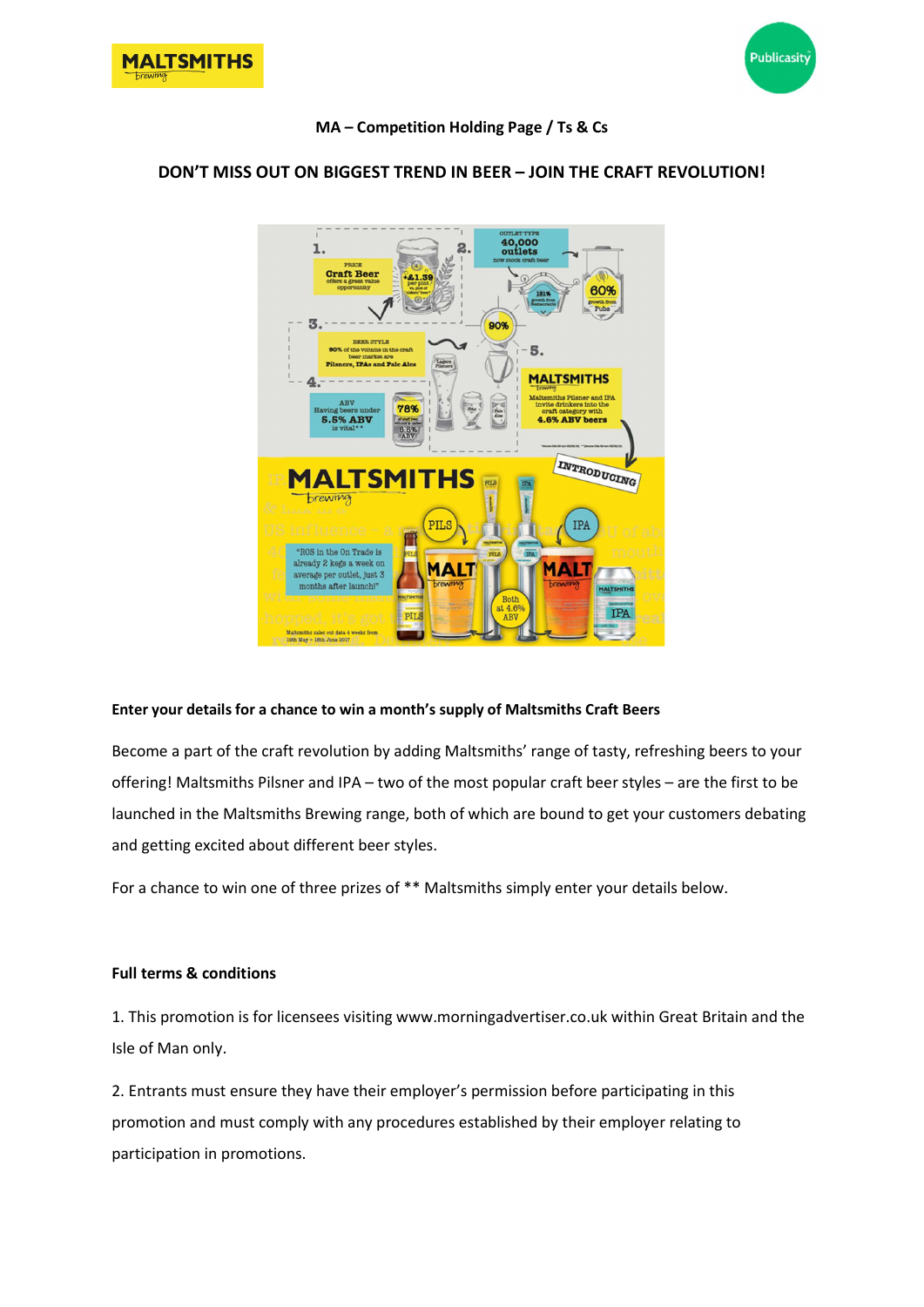



3. Entrants must be aged 18 or over and have access to the internet and an email account.

4. Employees or agencies of Maltsmiths or their family members, or anyone else connected with the prize draw may not enter.

5. This promotion opens at 12.00 on 05.09.17 and closes at 23:59 on 19.09.17. Any entry received after the closing date will not be valid. Proof of sending is not proof of receipt.

6. A maximum of 1 entry is permitted per outlet and a maximum of one prize may be won per outlet. 7. The prize is non-exchangeable, non-transferable, and is not redeemable for cash or other prizes.

8. Maltsmiths retains the right to substitute the prize with another prize of similar value in the event the original prize offered is not available.

9. No purchase is necessary to enter this promotion.

10. Entrants into the prize draw shall be deemed to have accepted these terms and conditions.

### How to enter

11. To enter this promotion, visit www.morningadvertiser.co.uk follow the online instructions and provide your contact details on the online form.

Selecting the winner(s)

12. Three winners will be selected by a random draw on 21<sup>st</sup> September 2017 from all valid entries received in accordance with these terms and conditions.

13. The managers of the winning outlets will be notified within 10 working days of their outlets being selected as a winner.

14. The Promoter will make reasonable efforts to contact the winners. However, if a winner has not responded to notification within 1 week, or if a selected winner is ineligible, otherwise in breach of these terms and conditions, or unable to take up the prize for any other reason, the Promoter reserves the right to select an alternative winner using the same process referred to above in these terms and conditions.

The promoter is not responsible for third party acts and omissions.

15. The prizes will be dispatched to the winners by post ?? by 10th October 2017. The Promoter accepts no responsibility for failed delivery due to provision of incorrect contact details by entrants. Any prize that is returned undelivered will be assumed unwanted and the Promoter reserves the